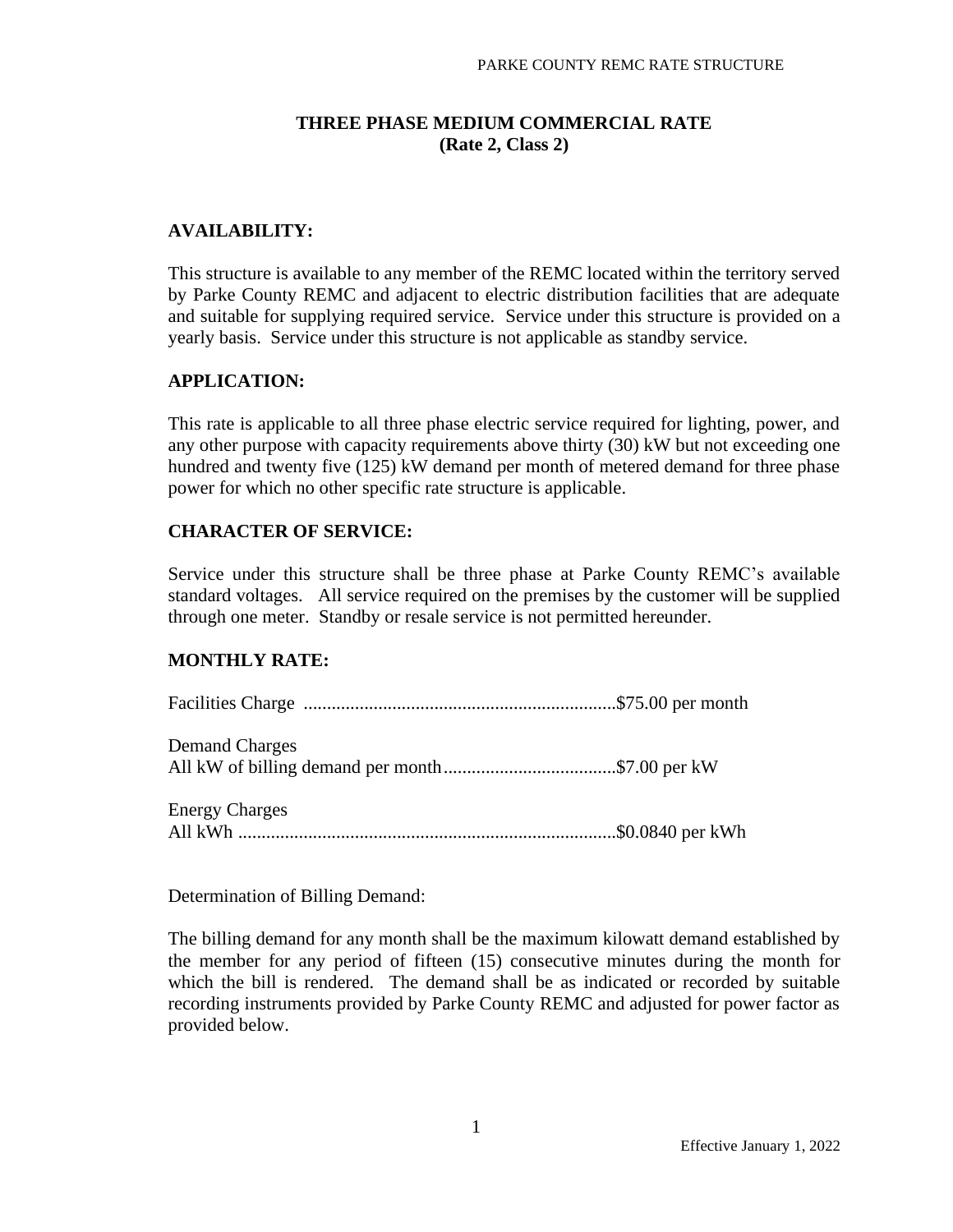Purchased Power Cost Adjustment:

The amount computed at the above monthly rate shall be adjusted plus or minus by an amount calculated in accordance with the formula specified in Parke County REMC's Purchased Power Cost Adjustment Clause (Appendix A), which is a part of the "Monthly Rate" of this rate structure.

Tax Adjustment:

The amount computed at the above monthly rate as adjusted by the application of the purchased power cost adjustment clause shall be subject to taxes, assessments, and surcharges imposed by any governmental authority.

Power Factor:

The member agrees to maintain unity power factor as nearly as practicable. Parke County REMC reserves the right to measure such power factor at any time. Should such measurements indicate that the average power factor is less than 90 percent (90%), the billing demand shall be calculated in accordance with the following formula:

Billing Demand = Maximum Demand Times (90%) / Average Lagging Power Factor in %

Minimum Monthly Charge:

The minimum monthly charge shall be the greater of the (1) "Facilities Charge", or (2) seventy-five cents (\$0.75) per KVA of transformer capacity.

# **TERMS AND CONDITIONS OF SERVICE:**

1. Service shall be provided in accordance with the REMC's Rules & Regulations for Electric Service and Bylaws.

2. The terms of payment shall be in accordance with the Provisions set forth in the REMC's Rules & Regulations for Electric Service and Bylaws.

3. The member may be required to give satisfactory assurance by means of a written agreement as to the amount and duration of the business offered.

4. Open-wye, open-delta transformer banks will be provided by the REMC only if the REMC finds the load may be adequately and safely served by such connection.

5. The REMC may require corrective measures or devices for any motor or apparatus which, in the opinion of the REMC, will cause voltage fluctuation to other members.